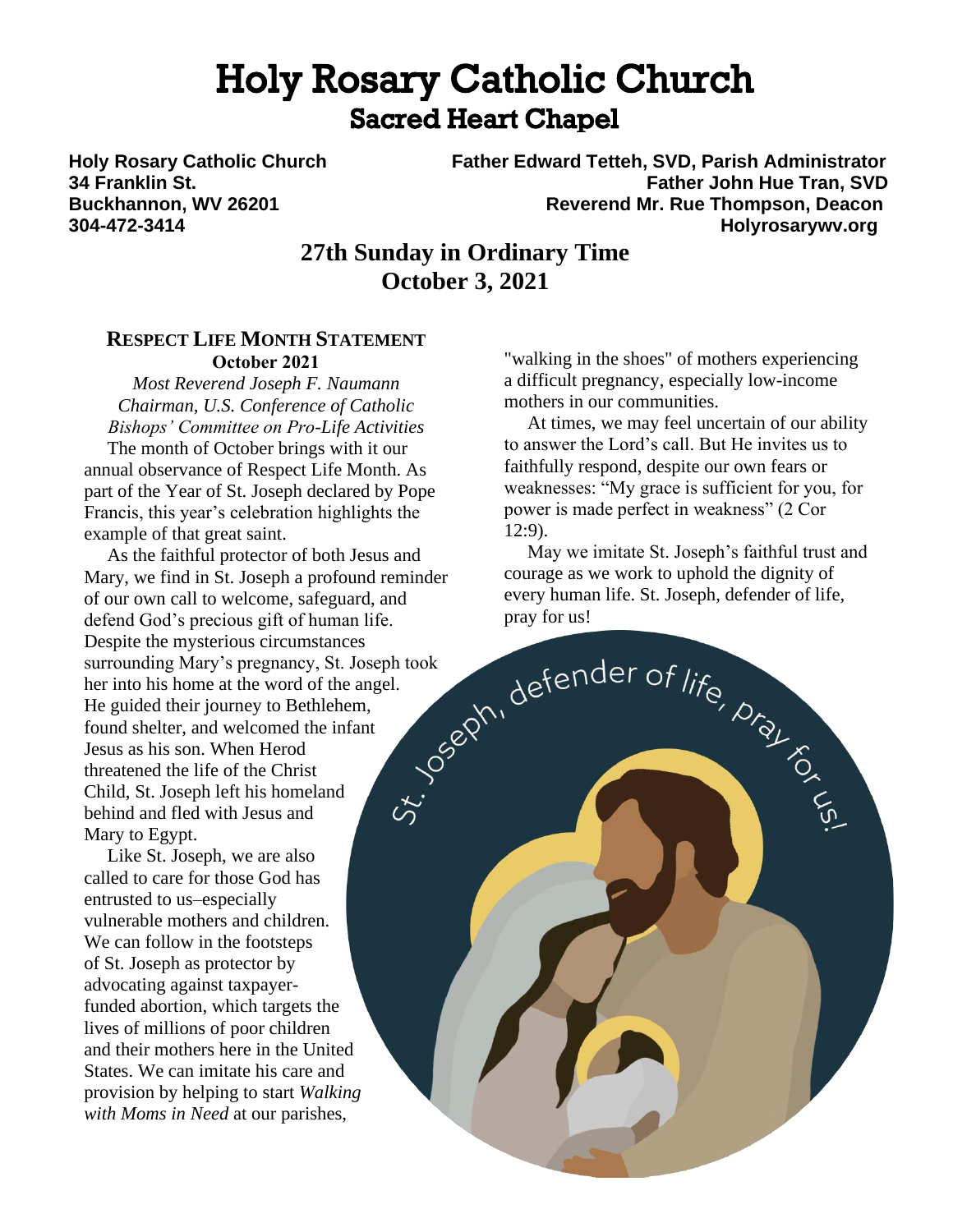### **Respect Life Month**

Each October the Church in the United States celebrates Respect Life Month, and the first Sunday of October is observed as Respect Life Sunday. As Catholics, we are called to cherish, defend, and protect those who are most vulnerable, from the beginning of life to its end, and at every point in between. During the month of October, the Church asks us to reflect more deeply on the dignity of every human life.

### **October is the Month of the Holy Rosary**

**Pray the Rosary**: Join us this weekend and every weekend in October as we pray the rosary together during the month of the Holy Rosary. The rosary will begin ½ hour before the Saturday and Sunday liturgy. We still need a few volunteers to lead the rosary for Sunday mornings. Materials



will be provided, if needed. Volunteers are most welcome.

#### **Congratulations, Deacon Rue!**

Congratulations to our own Deacon Rue! He celebrated the anniversary of his ordination to the Deaconate on October  $2<sup>nd</sup>$ . We thank you for your many years of service, Deacon Rue, and we ask God's blessings on you always!

#### **Special Collection Set for October 2-3 for Hurricane Ida Recovery**

Most Rev. Mark E. Brennan joins Archbishop José H. Gomez of Los Angeles, president of the U.S. Conference of Catholic Bishops (USCCB), and bishops across the country asking the faithful to support a special collection to help with the recovery of Hurricane Ida. The collection in parishes and missions in the Diocese of Wheeling-Charleston will be held at Masses the weekend of October 2-3. Donations will go to the Bishops Emergency Disaster Fund to assist with the humanitarian, longterm recovery, and significant needs stemming from Hurricane Ida which devastated several states, specifically the pastoral and reconstruction needs of the Church, as well as the efforts of Catholic Charities USA and/or Catholic Relief Services. Checks are to be made payable to your respective parish/mission and on the memo line indicate *Hurricane Ida Relief*.

### School of Religion

The Holy Rosary School of Religion continues this weekend! Please see Principal Doris Sandreth in Marist Hall after mass to register your children for this important program.

#### Pastoral Needs Survey

The Diocese of Wheeling-Charleston's Pastoral Council is conducting a survey of the entire Diocese. They hope to collect responses from as many parishioners as possible. Your insights and input are extremely valuable in helping us understand the heart of our people and the current needs of our Diocese. Please complete the survey from this link: <https://dwc.org/pastoral-needs-survey/> OR, fill out a paper copy of the survey which you will find in the vestibule. Mail to DWC, PO Box 230, Wheeling, WV 26003. We thank you in advance for completing this simple survey! May we all live out our calling to serve God and one another! With gratitude, the Diocesan Pastoral Council, including the Holy Rosary members--Cheryl Moore and John Weber (Paper copies of the survey will be available by the doors of the church.)

### **A Prayer for the Changing Seasons**

God of Creation, you have blessed us with the changing of the seasons As we welcome the autumn months, may the earlier setting of the sun remind us to take time to rest. May the brilliant colors of the leaves remind us of the wonder of your creation May the steam of our breath in the cool air remind us that it is you who give us the breath of life. May the harvest from the fields remind us of the abundance we have been given and bounty we are to share with others. May the dying of summers spirit remind us of your great promise that death is temporary and life is eternal. We praise you for your goodness forever and ever.

- Author Unknown

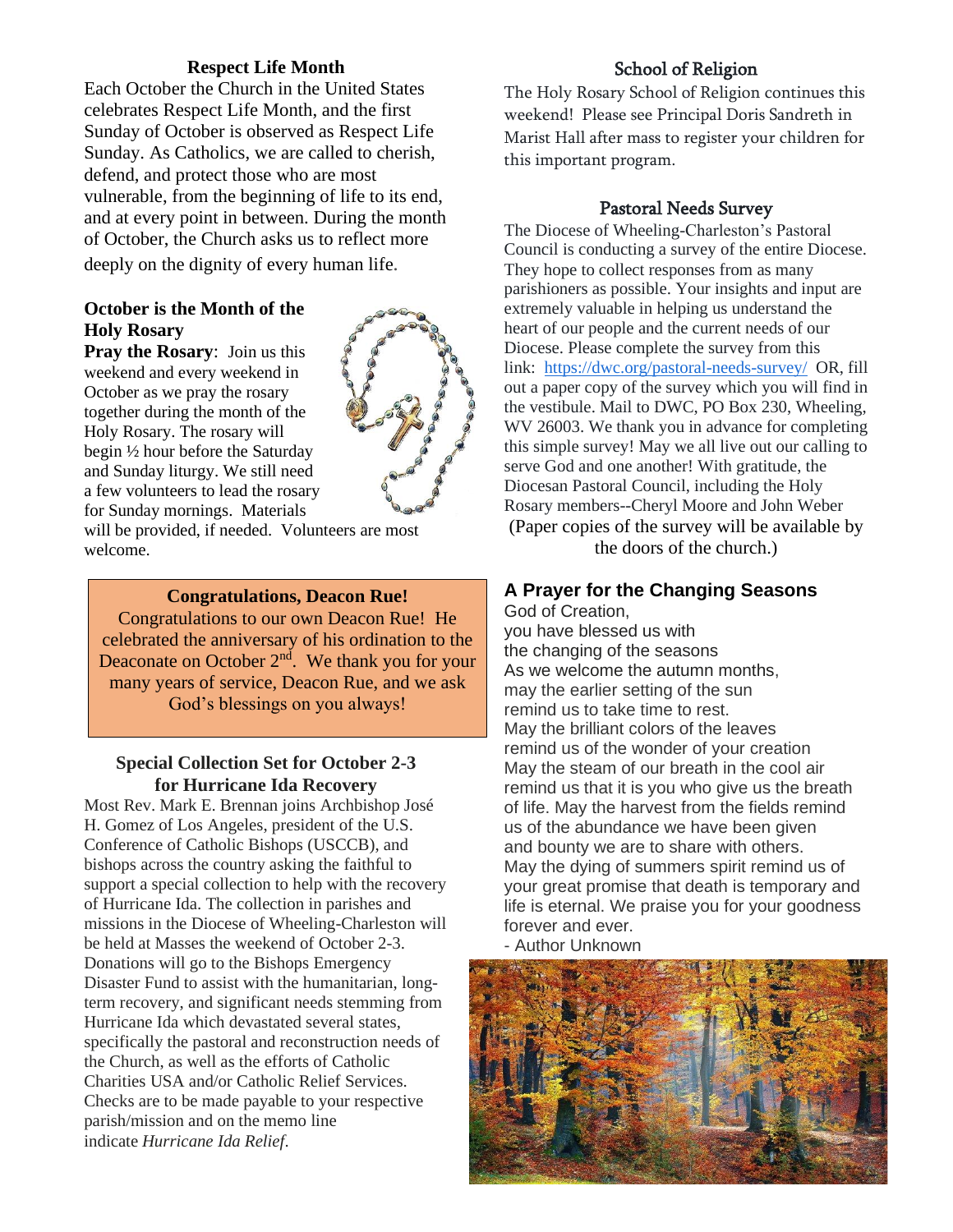#### **Undie Sunday is October 17**

 We invite you to participate in "Undie Sunday" this year, which is scheduled for October 17.

 While any new undergarment would be much appreciated (boxers, briefs, undies, t-shirts, long johns & janes, socks, diapers, pull-ups, and/or training pants), we would specifically like to focus on items for children and youth.

 *The Parish House/Crosslines shares these items with the Upshur Christmas Store which distributes them to children and youth in need in December.* 

 Please consider collecting undies for children and youth - all sizes and styles needed, especially boxers/boxer briefs for teenage boys and larger size diapers/pull-ups. Some youth wear adult sizes.

 Please remember that underwear and socks are the two most needed items for those who are in poverty. We have boxes in Marist Hall that are labeled for your contributions. We need these items for men, women and especially children.

Thanks so much for all you do to support our Upshur neighbors-in-need!

#### **Letter From the Bishop**

Bishop Mark has written a letter to his fellow priests of the diocese expressing his concern of the increase in Coronavirus infections in the state of West Virginia. He is reinforcing safety protocols for our parishes, many of which we have already implemented at Holy Rosary. We will continue to use altar servers and sit in any vacant pew for mass; there is no need to skip a pew at this point. We are once again asking parishioners to wear a mask whenever you are in the church or the hall. Masks and hand sanitizer will be available at each of the entrances to the church. We will continue to monitor the situation and will re-evaluate these rules when our county is out of the "red." Thank you for understanding.

#### **Covid Cancellations**

Father Ed has asked that all activities in Marist Hall be postponed until further notice. The WVU Diabetes Program previously scheduled will continue on Sunday afternoons, but nothing else will be permitted.



#### **We Did It!**

We reached our goal for this year's Catholic Sharing Appeal! As of today, we have collected \$11,885 of our \$11,330 goal! 46 families have contributed and we are truly grateful for the support for this campaign. You have helped our diocese and our parish. Thanks!



#### **Please remember in your prayers:** Bertha Small, Kate Deasy, Rosemary Austin, Phil Halligan, Randy Trent, Macyah

Riley, Karen Trent, Matthew Linger, Seth Poling, Cathy Lipscomb, Hugh Hensil, Freddy Caimotto, James Barton, Darell Hyre, Diane Hyre, Vicki Dibble, Eric Harkness, Pat Daigneault, Duane Lohr, Jeff Ball, Jane Baxter, Shaelyn Posey, P.T. Garton, Jalen Welcome, Dennis Cortes, Kay Sienkiewicz, Danny Morgan, Gene Zara, Paula Ball, Janine Robinson, Elaine Katai, Terry McKisic and Tori Odom, Andrew Schmidt, Gay Little, Denise Karlen, Jim Hawkinberry, Sandy Derico, Tim Dewitt and Family, Ellie McCarthy, Linus Deasy.

### **Please pray for men and women in the military.**

Please pray for our Homebound: Mary Stump, Anna Stalnaker, Ron Frye, Rocena Asbury, John Sneberger, Lorraine McLean, James McCartney, Nancy Beverlin, Shirley Linger, William McLean, Anna Powell, Barbara Elmore, Helena Bessinger, Virginia Cerullo, Alan and Jimmie Jo Simmon, Barbara Hillberry.

### *October Celebrations!*

| Michael Arbogast  | Oct.3   |                |
|-------------------|---------|----------------|
| Gini Jeran        | Oct. 4  | Happy          |
| Caroline Nanners  | Oct. 12 | Anniversary to |
| Samuel Walker     | Oct. 14 | Alan & Jimmie  |
| Ethan Abel        | Oct. 15 | Jo Simmons!    |
| John Arbogast, II | Oct. 20 |                |
| Dayla Weatherholt | Oct. 30 | May God bless  |
|                   |         | you!           |

|          |                 | Oct. 2 Oct. 3 Oct. 9 |             | <b>Oct. 10</b> |
|----------|-----------------|----------------------|-------------|----------------|
| Lectors  | Rachel<br>W.    | Jalna J.             | Maria<br>G. | Lori P.        |
| Greeters | Nancy<br>& Tony | Charlie<br>M.        | Mary B.     | Frank G.       |
| Servers  |                 |                      |             |                |